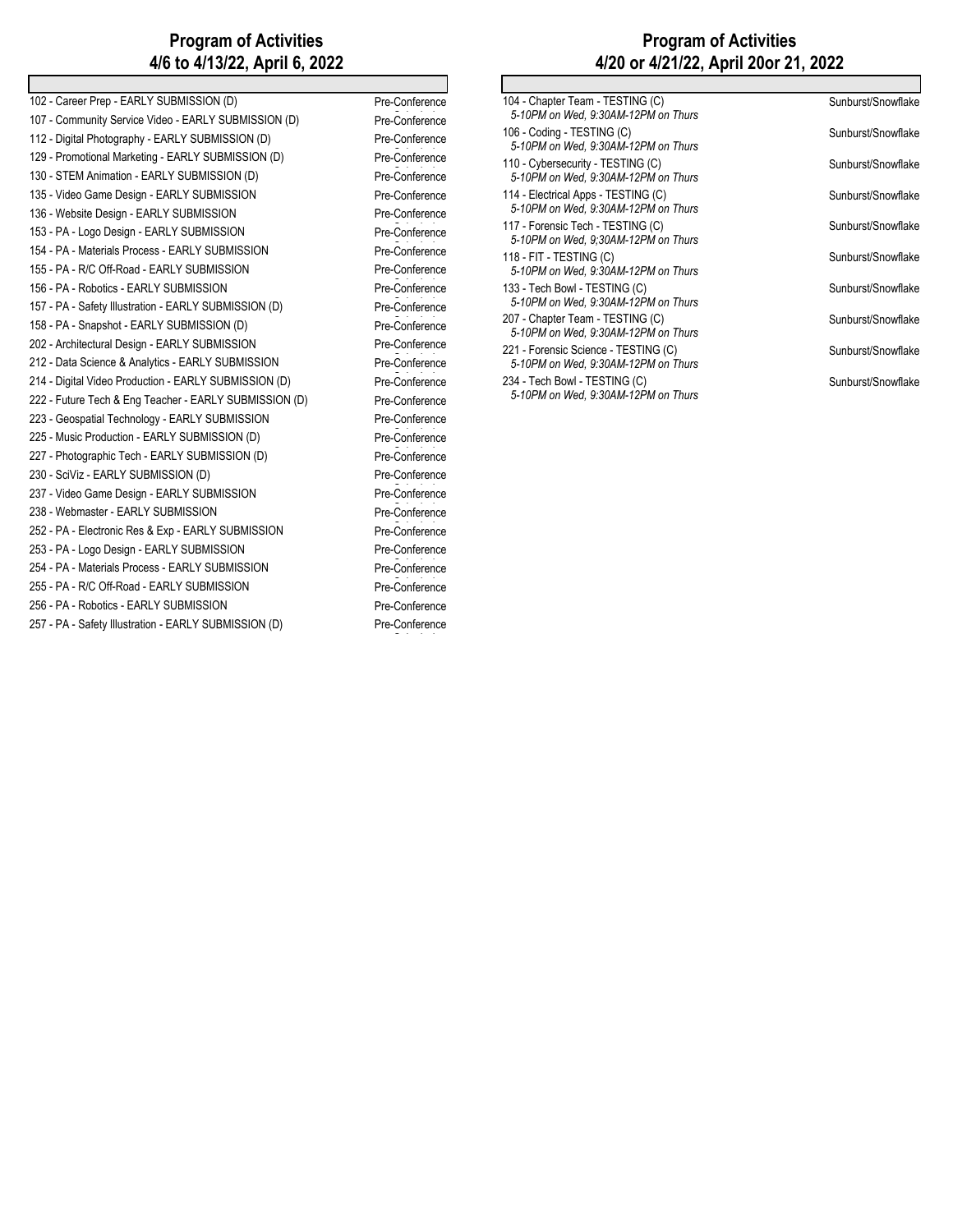## **Program of Activities Wednesday, April 20, 2022**

| 1:00 pm - 4:00 pm                                                         |                            |
|---------------------------------------------------------------------------|----------------------------|
| Facilities - Conference Administration (D)                                | Slopeside                  |
| State Conference Planning Team Check-in/State Officer Work Session        |                            |
| 3:00 pm - 10:00 pm                                                        |                            |
| Facilities - Hotel Check-in (D)                                           | Hotel                      |
| 4:00 pm - 7:00 pm                                                         |                            |
| Facilities - Chapter Registration (D)                                     | <b>Exhibit Hall</b>        |
| *Registration moves to Wintergreen @ 6:30PM                               |                            |
| 5:00 pm - 6:30 pm                                                         |                            |
| 201 - Animatronics - Sign-up (D)                                          | Online Sign Up             |
| 202 - Architectural Design - Check-in (D)<br>model drop-off               | Winterberry                |
| 203 - Biotechnology Design - Check-in (D)                                 | Winterberry                |
| 204 - Board Game Design - Check-in (D)                                    | Winterberry                |
| 208 - Children's Stories - Check-in (D)                                   | Winterberry                |
| 216 - Engineering Design - Check-in (D)                                   | Winterberry                |
| 219 - Fashion Design & Tech - Check-in (D)                                | Winterberry                |
| 229 - Promotional Design - Check-in (D)                                   | Winterberry                |
| 252 - PA - Electronic Res & Exp - Check-in (D)                            | Winterberry                |
| physical display set-up                                                   |                            |
| 253 - PA - Logo Design - Check-in (D)<br>physical display set-up          | Winterberry                |
| 254 - PA - Materials Process - Check-in (D)<br>physical display set-up    | Winterberry                |
| 5:00 pm - 10:00 pm                                                        |                            |
| Testing - TESTING WINDOW 1                                                | Sunburst/Snowflake         |
| 6:00 pm - 7:00 pm                                                         |                            |
| 215 - Dragster Design - Check-in (D)                                      | <b>Grand Ballroom</b>      |
| 236 - Transportation Modeling - Check-in (D)                              | <b>Grand Ballroom</b>      |
| 6:00 pm - 8:00 pm                                                         |                            |
| 103 - Challenging Tech Issues - Sign-up (D)                               | Online Sign Up             |
| 121 - Leadership Strategies - Sign-up (D)                                 | Online Sign Up             |
| 127 - Prepared Speech - Sign-up (D)                                       | Online Sign Up             |
| 213 - Debating Tech Issues - Sign-up (D)                                  | Online Sign Up             |
| 218 - Extemp Presentation - Sign-up (D)                                   | Online Sign Up             |
| 228 - Prepared Presentation - Sign-up (D)                                 | Online Sign Up             |
| 231 - Software Development - Sign-up (D)                                  | Online Sign Up             |
| 6:30 pm - 7:30 pm                                                         |                            |
| 123 - Mechanical Engineering - Drop-off (D)                               | Timberstone                |
| 123 - Mechanical Engineering - Sign-up (D)<br>performance time slot       | Online Sign Up             |
| 210 - CIM - Drop-off (C)                                                  | Hemlock                    |
| 6:30 pm - 8:00 pm                                                         |                            |
| 101 - Biotechnology - Check-in (D)                                        | Winterberry                |
| 105 - Children's Stories - Check-in (D)                                   | Winterberry                |
| 109 - Construction Challenge - Check-in (D)                               | Winterberry                |
| 111 - Data Science & Analytics - Check-in (D)                             | Winterberry                |
| 119 - Inventions & Innovations - Check-in (D)                             | Winterberry                |
| 122 - Mass Production - Check-in (D)                                      | Winterberry                |
| 124 - Medical Tech - Check-in (D)                                         | Winterberry                |
| 125 - Microcontroller Design - Drop-off (D)                               | Winterberry                |
| sign-up online for presentation time<br>126 - Off the Grid - Check-in (D) |                            |
| 153 - PA - Logo Design - Check-in (D)                                     | Winterberry<br>Winterberry |
| physical display set-up                                                   |                            |
| 154 - PA - Materials Process - Check-in (D)<br>physical display set-up    | Winterberry                |
| 7:00 pm - 8:00 pm                                                         |                            |
| 113 - Dragster - Check-in (D)                                             | <b>Grand Ballroom</b>      |
| Special Interest Sessions - Seminar<br>Karaoke Night                      | <b>Exhibit Hall</b>        |
| 7:30 pm - 8:30 pm                                                         |                            |
| 211 - Cybersecurity - Directions (D)                                      | Dogwood                    |

| 8:00 pm - 8:15 pm                                                      |                     |
|------------------------------------------------------------------------|---------------------|
| 134 - Technical Design - Directions (D)                                | Laurel              |
| 226 - On Demand Video - Directions (D)                                 | Fox Den             |
| 8:15 pm - 8:30 pm                                                      |                     |
| 152 - PA - Digital Video Challenge - Directions (D)                    | Fox Den             |
| 9:30 pm - 10:00 pm                                                     |                     |
| Candidate Speeches - Meeting (D)<br><b>Meeting for Candidates Only</b> | <b>Exhibit Hall</b> |
| 11:00 pm - 11:30 pm                                                    |                     |
| Chapter Meetings - Meeting (D)                                         | Advisor's Room      |
| 11:30 pm - 7:00 am                                                     |                     |
| Quiet Hours - Quiet Hours                                              | Hotel               |

Quiet Hours - Quiet Hours *ALL PARTICIPANTS - LIGHTS OUT!*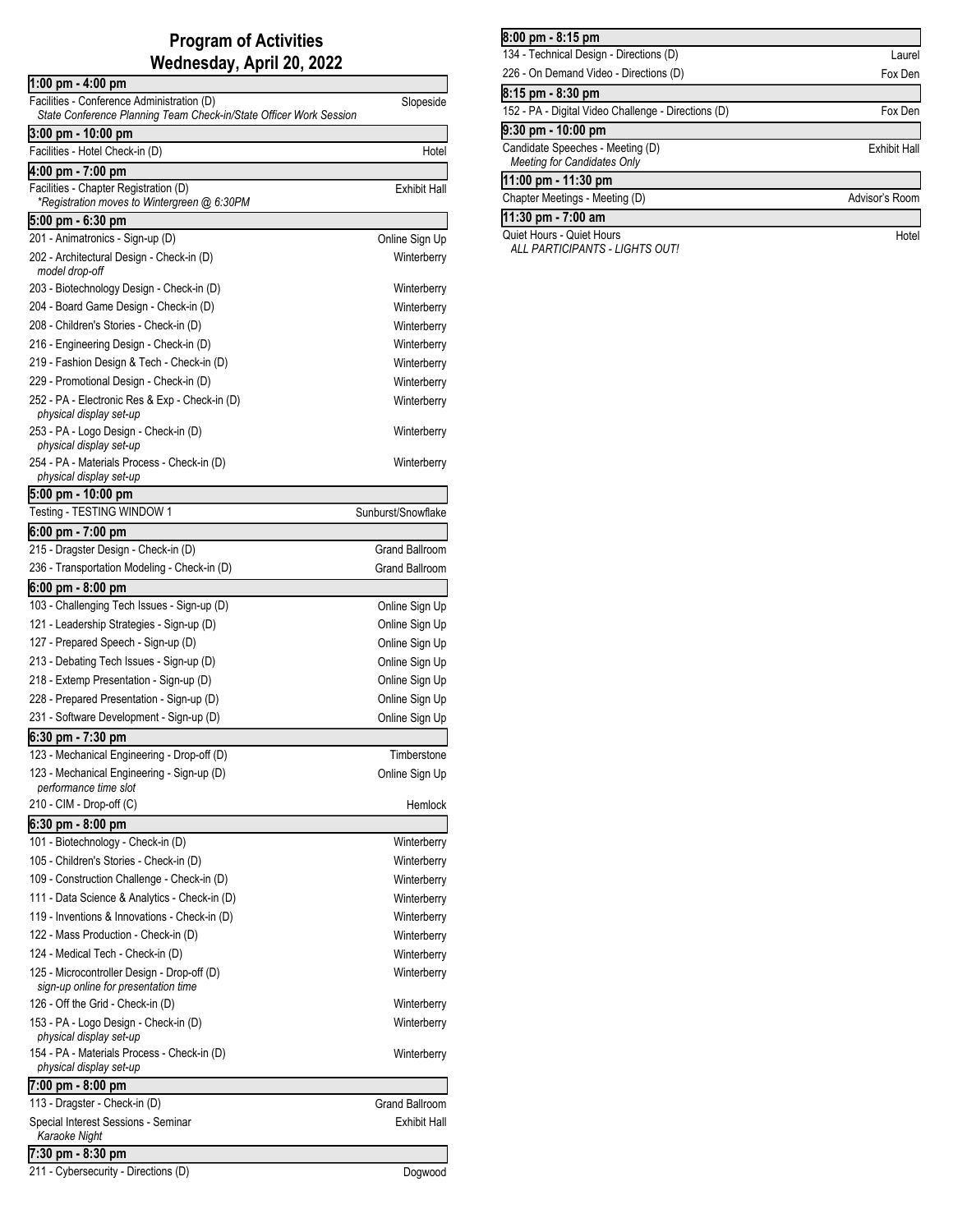### **Program of Activities Thursday, April 21, 2022**

| 6:45 am - 8:15 am                                                                                |                       |
|--------------------------------------------------------------------------------------------------|-----------------------|
| Meals - Breakfast (D)                                                                            | Slopeside             |
| 7:30 am - 8:15 am                                                                                |                       |
| 1st General Session - Opening Ceremony - Meeting (B)<br>State Officers & Candidates Meeting ONLY | Exhibit Hall          |
| 8:10 am - 8:25 am                                                                                |                       |
| 1st General Session - Opening Ceremony - General Seating (B)                                     | Exhibit Hall          |
| 8:30 am - 9:00 am                                                                                |                       |
| Judges - Directions                                                                              | Wintergreen           |
| <b>PARTICIPATION Events</b>                                                                      |                       |
| Judges - Directions<br><b>DISPLAY Events</b>                                                     | Winterberry           |
| 8:30 am - 9:30 am                                                                                |                       |
| 1st General Session - Opening Ceremony - Meeting (B)                                             | Exhibit Hall          |
| <b>Dress Code Enforced</b>                                                                       |                       |
| $9:00$ am - 2:00 pm                                                                              |                       |
| Judges - Judging                                                                                 | Winterberry           |
| Display Event Judging - semi-finalists posted online by 2:30PM; sign-ups online                  |                       |
| 9:30 am                                                                                          |                       |
| 211 - Cybersecurity - Contest (D)                                                                | Exhibit Hall          |
| 9:30 am - 10:30 am                                                                               |                       |
| 155 - PA - R/C Off-Road - Check-in (D)<br>car drop-off                                           | Grand Ballroom        |
| 255 - PA - R/C Off-Road - Check-in (D)                                                           | Grand Ballroom        |
| car drop-off                                                                                     |                       |
| 9:30 am - 11:30 am                                                                               |                       |
| 103 - Challenging Tech Issues - Heat A (B)                                                       | Chestnut              |
| 103 - Challenging Tech Issues - Prep (B)                                                         | Evergreen             |
| 9:30 am - 12:00 pm                                                                               |                       |
| 151 - PA - Delta Dart - Construction (C)                                                         | Ski Lodge             |
| 209 - Coding - Contest (B)                                                                       | Alpine                |
| Testing - TESTING WINDOW 2                                                                       | Sunburst/Snowflake    |
| 9:30 am - 12:30 pm                                                                               |                       |
| 127 - Prepared Speech - Heats (B)                                                                | Seasons #1            |
| 132 - System Control Tech - Contest (C)                                                          | Ski Lodge - 2nd Floor |
| 233 - System Control Tech - Contest (C)                                                          | Ski Lodge - 2nd Floor |
| $9:30$ am - 5:00 pm                                                                              |                       |
| O - 113 - Dragster - Races (D)                                                                   | <b>Grand Ballroom</b> |
| O - 215 - Dragster Design - Races (D)                                                            | <b>Grand Ballroom</b> |
| 10:00 am - 11:00 am                                                                              |                       |
| 131 - Structural Engineering - Drop-off (D)                                                      | Ski Lodge             |
| O - 232 - Structural Design & Eng - Drop-off (D)                                                 | Ski Lodge             |
| pre-built structures                                                                             |                       |
| Special Interest Sessions - Seminar                                                              | Matterhorn            |
| Finding the Right College - 10 questions                                                         |                       |
| 10:00 am - 12:00 pm<br>115 - Essays on Technology - Contest - Outline (B)                        |                       |
|                                                                                                  | Fox Den               |
| 217 - Essays on Technology - Contest (C)                                                         | Fox Den               |
| 11:00 am - 12:00 pm                                                                              |                       |
| Special Interest Sessions - Seminar (D)<br>Parliamentary Procedure                               | Matterhorn            |
| 11:30 am - 12:30 pm                                                                              |                       |
| Special Interest Sessions - Meeting (D)                                                          | Exhibit Hall          |
| Chapter Presidents' luncheon                                                                     |                       |
| 11:30 am - 1:30 pm                                                                               |                       |
| Meals - Lunch Buffet (D)                                                                         | Exhibit Hall          |
| 12:00 pm - 1:00 pm                                                                               |                       |
| Special Interest Sessions - Seminar (D)                                                          | Matterhorn            |
| Photography                                                                                      |                       |
| 12:00 pm - 2:30 pm                                                                               |                       |
| 213 - Debating Tech Issues - Heats (B)                                                           | Chestnut/Dogwood      |
| 213 - Debating Tech Issues - Pro/Con (B)                                                         | Chestnut/Dogwood      |
| O - 116 - Flight - Trim/Flights - pre-built gliders (C)                                          | Grand Ballroom        |

| 1:00 pm - 2:00 pm                                                                                                            |                                |
|------------------------------------------------------------------------------------------------------------------------------|--------------------------------|
| Special Interest Sessions - Seminar (D)                                                                                      | Matterhorn                     |
| <b>Board Game Tournament</b>                                                                                                 |                                |
| 1:00 pm - 4:00 pm                                                                                                            |                                |
| 123 - Mechanical Engineering - Contest (C)                                                                                   | Timberstone                    |
| projects to be picked up immediately after contest<br>127 - Prepared Speech - Heats (B)                                      | Seasons #1                     |
| 210 - CIM - Semi-finalist Contest (B)                                                                                        | Hemlock                        |
|                                                                                                                              |                                |
| 1:00 pm - 5:00 pm<br>121 - Leadership Strategies - Prep (B)                                                                  | Fox Den                        |
|                                                                                                                              |                                |
| 1:00 pm - 6:00 pm<br>121 - Leadership Strategies - Contest (B)                                                               | Laurel                         |
| 1:30 pm - 3:00 pm                                                                                                            |                                |
| Judges - Sign-up (D)                                                                                                         | Online Sign Up                 |
| semi-finalists sign-up for interview times                                                                                   |                                |
| 1:30 pm - 4:00 pm                                                                                                            |                                |
| 103 - Challenging Tech Issues - Prep                                                                                         | Evergreen                      |
| 1:30 pm - 6:00 pm                                                                                                            |                                |
| Special Activities - Semi-finalist Interviews                                                                                | Snowflake                      |
| $2:00$ pm                                                                                                                    |                                |
| O - 131 - Structural Engineering - Testing (D)                                                                               | Ski Lodge                      |
| preliminary structures                                                                                                       |                                |
| O - 232 - Structural Design & Eng - Testing (D)<br>pre-built structures                                                      | Ski Lodge                      |
|                                                                                                                              |                                |
| 2:00 pm - 3:00 pm<br>Special Interest Sessions - Seminar (D)                                                                 | Matterhorn                     |
| FLEX - Mental Health                                                                                                         |                                |
| 2:00 pm - 4:00 pm                                                                                                            |                                |
| 103 - Challenging Tech Issues - Heat B (B)                                                                                   | Sunburst                       |
| 2:00 pm - 5:00 pm                                                                                                            |                                |
| 229 - Promotional Design - Semi-finalist Contest (C)                                                                         | Alpine                         |
| 2:00 pm - 5:30 pm                                                                                                            |                                |
| 112 - Digital Photography - Semi-finals (C)                                                                                  | Alpine                         |
|                                                                                                                              |                                |
| 3:00 pm - 4:00 pm                                                                                                            |                                |
| 132 - System Control Tech - Pick-up (D)                                                                                      | Ski Lodge - 2nd Floor          |
| 233 - System Control Tech - Pick-up (D)                                                                                      | Ski Lodge - 2nd Floor          |
| Special Interest Sessions - Seminar (D)                                                                                      | Matterhorn                     |
| FLEX - Life Skills                                                                                                           |                                |
| 3:00 pm - 5:30 pm                                                                                                            |                                |
| O - 220 - Flight Endurance - Contest (C)                                                                                     | Grand Ballroom                 |
| 3:00 pm - 6:00 pm                                                                                                            |                                |
| Judges - Holding                                                                                                             | Snowflake                      |
| ALL SEMI-FINALISTS SHOULD REPORT TO SNOWFLAKE FIRST                                                                          |                                |
| 101 - Biotechnology - Semi-finalist Interviews (B)                                                                           | Winterberry<br>Seasons #1 - #4 |
| 107 - Community Service Video - Semi-finalist Interviews (B)                                                                 |                                |
| 109 - Construction Challenge - Semi-finalist Interviews (B)<br>119 - Inventions & Innovations - Semi-finalist Interviews (B) | Winterberry                    |
|                                                                                                                              | Winterberry                    |
| 122 - Mass Production - Semi-finalist Interviews (B)                                                                         | Winterberry                    |
| 124 - Medical Tech - Semi-finalist Interviews (B)                                                                            | Winterberry                    |
| 125 - Microcontroller Design - Presentations (B)                                                                             | Winterberry                    |
| 126 - Off the Grid - Semi-finalist Interviews (B)                                                                            | Winterberry                    |
| 130 - STEM Animation - Semi-finalist Presentation (B)                                                                        | Seasons #1 - #4                |
| 135 - Video Game Design - Semi-finalist Interviews (B)                                                                       | Seasons #1 - #4                |
| 154 - PA - Materials Process - Semi-finalist Interviews (B)<br>201 - Animatronics - Presentations (B)                        | Winterberry                    |
| 202 - Architectural Design - Semi-finalist Interviews (B)                                                                    | Winterberry<br>Winterberry     |
| 203 - Biotechnology Design - Semi-finalist Interviews (B)                                                                    |                                |
| 204 - Board Game Design - Semi-finalist Interviews (B)                                                                       | Winterberry<br>Winterberry     |
|                                                                                                                              | Seasons #1 - #4                |
| 212 - Data Science & Analytics - Semi-finalist Interviews (B)                                                                | Seasons #1 - #4                |
| 214 - Digital Video Production - Semi-finalist Interviews (B)<br>216 - Engineering Design - Semi-finalist Interviews (B)     | Winterberry                    |
|                                                                                                                              | Seasons #1 - #4                |
| 223 - Geospatial Technology - Semi-finalist Interviews (B)<br>225 - Music Production - Semi-finalist Interviews (B)          | Seasons #1 - #4                |
| 230 - SciViz - Semi-finalist Interviews (B)                                                                                  | Seasons #1 - #4                |
| 231 - Software Development - Presentations (B)                                                                               | Seasons #1 - #4                |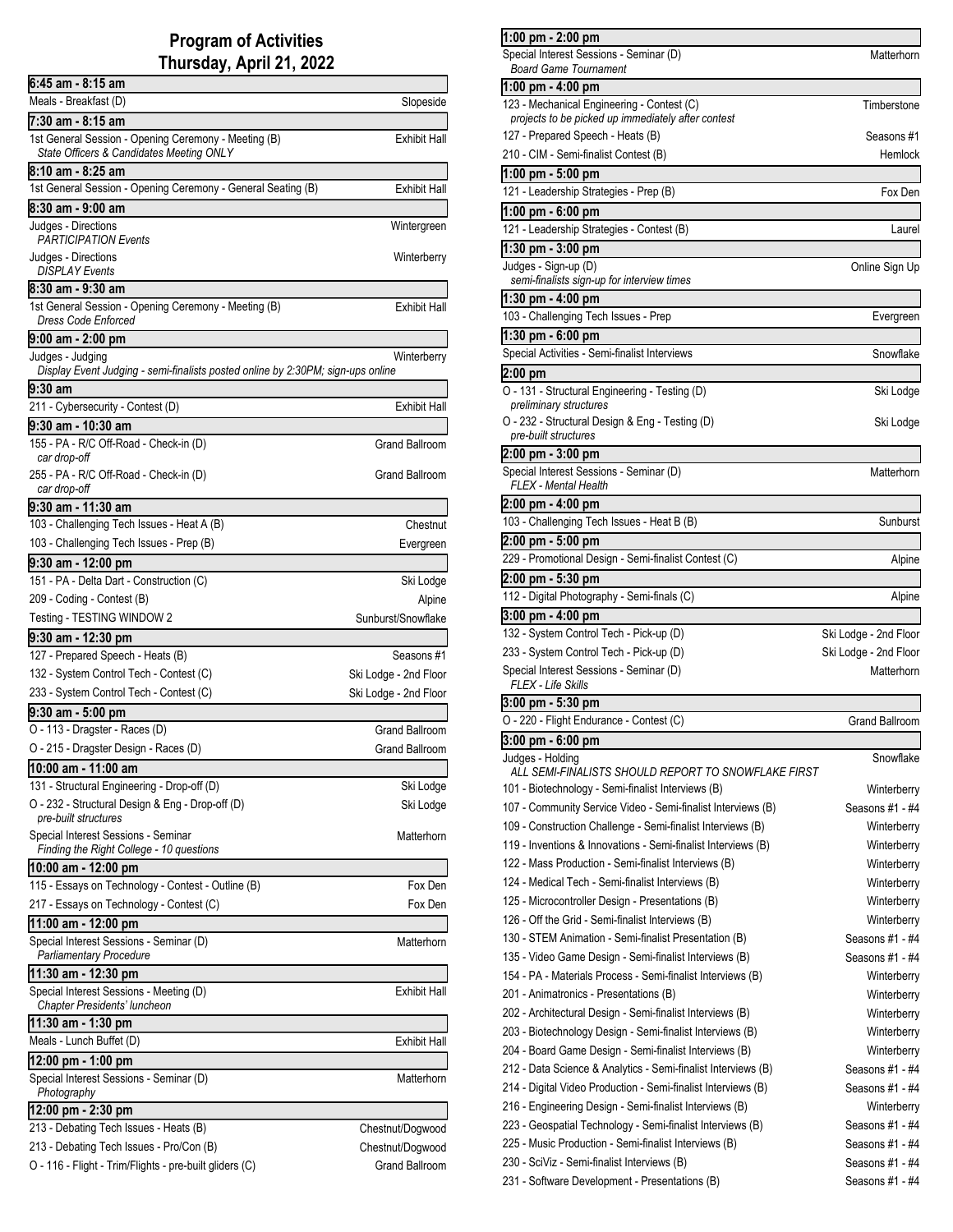| 236 - Transportation Modeling - Semi-finalist Interviews (B)                                    | <b>Grand Ballroom</b> |
|-------------------------------------------------------------------------------------------------|-----------------------|
| 237 - Video Game Design - Semi-finalist Interviews (B)                                          | Seasons #1 - #4       |
| 252 - PA - Electronic Res & Exp - Semi-finalist Interviews (B)                                  | Winterberry           |
| 254 - PA - Materials Process - Semi-finalist Interviews (B)                                     | Winterberry           |
| Special Activities - Semi-finalist Interviews                                                   | Winterberry           |
| 4:00 pm - 5:00 pm                                                                               |                       |
| 210 - CIM - Pick-up (D)                                                                         | Hemlock               |
| Special Interest Sessions - Seminar (D)<br>FLEX - Running a Chapter/State                       | Matterhorn            |
| 4:00 pm - 7:00 pm                                                                               |                       |
| 113 - Dragster - Semi-finalist Interviews (D)                                                   | Grand Ballroom        |
| 215 - Dragster Design - Semi-finalist Interviews (D)                                            | <b>Grand Ballroom</b> |
| 4:00 pm - 8:00 pm                                                                               |                       |
| 207 - Chapter Team - Finals (A)                                                                 | Evergreen             |
| 207 - Chapter Team - Holding (A)                                                                | Chestnut              |
| 207 - Chapter Team - Prep (A)                                                                   | Chestnut              |
| <b>Secretary Minutes</b>                                                                        |                       |
| 4:30 pm - 6:30 pm                                                                               |                       |
| Meals - Dinner Buffet (D)                                                                       | <b>Exhibit Hall</b>   |
| 5:00 pm - 6:00 pm                                                                               |                       |
| 113 - Dragster - Pick-up (D)                                                                    | <b>Grand Ballroom</b> |
| 215 - Dragster Design - Pick-up (D)                                                             | <b>Grand Ballroom</b> |
| 236 - Transportation Modeling - Pick-up (D)                                                     | <b>Grand Ballroom</b> |
| 5:30 pm - 7:00 pm                                                                               |                       |
| Advisor Meeting - Meeting                                                                       | Matterhorn            |
| Region 9 advisor meeting                                                                        |                       |
| 5:30 pm - 7:30 pm                                                                               |                       |
| 102 - Career Prep - Semi-finalist Interviews (B)                                                | Seasons #1            |
| 5:30 pm - 8:00 pm                                                                               |                       |
| 234 - Tech Bowl - Holding (B)                                                                   | Hemlock               |
| O - 234 - Tech Bowl - Semi-finals (B)                                                           | Sunburst              |
| 6:00 pm - 6:30 pm                                                                               |                       |
|                                                                                                 |                       |
| 220 - Flight Endurance - Pick-up (C)                                                            | <b>Grand Ballroom</b> |
| 6:00 pm - 7:00 pm                                                                               |                       |
| 141 - VEX - Set-up (C)                                                                          | Timberstone           |
| 156 - PA - Robotics - Set-up (C)                                                                | Timberstone           |
| 159 - PA - TSA VEX - Set-up (D)                                                                 | Timberstone           |
| 256 - PA - Robotics - Set-up (C)                                                                | Timberstone           |
| 258 - PA - TSA VEX - Set-up (C)                                                                 | Timberstone           |
| 6:00 pm - 9:00 pm                                                                               |                       |
| 136 - Website Design - Semi-finalist Interviews (B)                                             | Seasons #3            |
| 6:00 pm - 10:00 pm                                                                              |                       |
| 106 - Coding - Semi-finals (B)                                                                  | Alpine                |
| 6:30 pm - 9:30 pm                                                                               |                       |
| 105 - Children's Stories - Semi-finals (B)                                                      | Laurel                |
| 7:00 pm - 7:15 pm                                                                               |                       |
| 219 - Fashion Design & Tech - Finals (B)<br>semi-finalists drop off music; receive instructions | <b>Exhibit Hall</b>   |
|                                                                                                 |                       |
| 7:00 pm - 8:00 pm<br>116 - Flight - Semifinalist Construction (C)                               | Ski Lodge             |
| 155 - PA - R/C Off-Road - Track Set-up (D)                                                      | <b>Grand Ballroom</b> |
| 255 - PA - R/C Off-Road - Track Set-up (D)                                                      | <b>Grand Ballroom</b> |
| Special Interest Sessions - Seminar (D)                                                         | Matterhorn            |
| Scavenger Hunt - Seven Springs/TSA Trivia                                                       |                       |
| 7:00 pm - 8:30 pm                                                                               |                       |
| 111 - Data Science & Analytics - Prep (B)                                                       | Seasons #2            |
| 7:00 pm - 9:00 pm                                                                               |                       |
| 110 - Cybersecurity - Semi-finalist Presentations (B)                                           | Seasons #4            |
| O - 156 - PA - Robotics - Practice (C)                                                          | Timberstone           |
| 7:00 pm - 9:30 pm                                                                               |                       |
| 131 - Structural Engineering - Construction (C)                                                 | Ski Lodge             |
| semifinalists only                                                                              |                       |
| 232 - Structural Design & Eng - Construction (C)<br>semi-finalists only                         | Ski Lodge             |

| 7:15 pm - 7:45 pm                                                             |                       |
|-------------------------------------------------------------------------------|-----------------------|
| 219 - Fashion Design & Tech - Finals (B)                                      | Winterberry           |
| semi-finalists pick up designs, report to Exhibit Hall                        |                       |
| 7:30 pm - 8:30 pm                                                             |                       |
| O - 151 - PA - Delta Dart - Trim/Flights (C)                                  | <b>Grand Ballroom</b> |
| 7:30 pm - 9:00 pm                                                             |                       |
| 111 - Data Science & Analytics - Semi-finalist Presentations (B)              | Seasons #1            |
| 8:00 pm - 8:30 pm                                                             |                       |
| 120 - Jr. Solar Sprint - Check-in (D)                                         | Ski Lodge             |
| 141 - VEX - Drop-off (C)                                                      | Timberstone           |
| Drop off engineering journal - CD or DVD                                      |                       |
| 159 - PA - TSA VEX - Drop-off (D)                                             | Timberstone           |
| Drop off engineering journal                                                  |                       |
| 258 - PA - TSA VEX - Drop-off (C)<br>Drop off engineering journal - CD or DVD | Timberstone           |
| 8:00 pm - 9:00 pm                                                             |                       |
| Advisor Meeting - Meeting                                                     | Matterhorn            |
| New advisor check-in - a chance to chat with veteran advisors                 |                       |
| Special Interest Sessions - Seminar                                           | Snowflake             |
| Trivia Night - State Officer Team                                             |                       |
| 8:00 pm - 9:30 pm                                                             |                       |
| O - 219 - Fashion Design & Tech - Finals (B)                                  | <b>Exhibit Hall</b>   |
| 8:00 pm - 10:30 pm                                                            |                       |
| 133 - Tech Bowl - Holding (B)                                                 | Hemlock               |
| O - 133 - Tech Bowl - Semi-finals (B)                                         | Sunburst              |
| 8:30 pm - 9:30 pm                                                             |                       |
| Advisor Meeting - Meeting (D)                                                 | Matterhorn            |
| Region 3 advisor meeting                                                      |                       |
| 8:30 pm - 10:00 pm                                                            |                       |
| 159 - PA - TSA VEX - Practice (D)                                             | Timberstone           |
| O - 141 - VEX - Practice (C)                                                  | Timberstone           |
| O - 256 - PA - Robotics - Practice (C)                                        | Timberstone           |
| O - 258 - PA - TSA VEX - Practice (C)                                         | Timberstone           |
| 9:30 pm - 10:30 pm                                                            |                       |
| Advisor Meeting - Meeting (D)                                                 | Matterhorn            |
| open to all advisors - refreshments served                                    |                       |
| 9:30 pm - 11:00 pm                                                            |                       |
| Candidate Speeches - Meeting (D)                                              | <b>Exhibit Hall</b>   |
| Candidate Speeches and Q&A, Delegates must attend in order to vote on Friday. |                       |
| Special Interest Sessions - Meeting<br>State Officer Candidate Speeches       | Exhibit Hall          |
| 10:30 pm - 11:00 pm                                                           |                       |
| Special Interest Sessions - Meeting (D)                                       | Sunburst              |
| Alumni meeting                                                                |                       |
| 11:00 pm - 11:30 pm                                                           |                       |
| Chapter Meetings - Meeting (D)                                                | Advisor's Room        |
| 11:30 pm - 7:00 am                                                            |                       |
| Quiet Hours - Quiet Hours                                                     | Hotel                 |

Quiet Hours - Quiet Hours *ALL PARTICIPANTS - LIGHTS OUT!*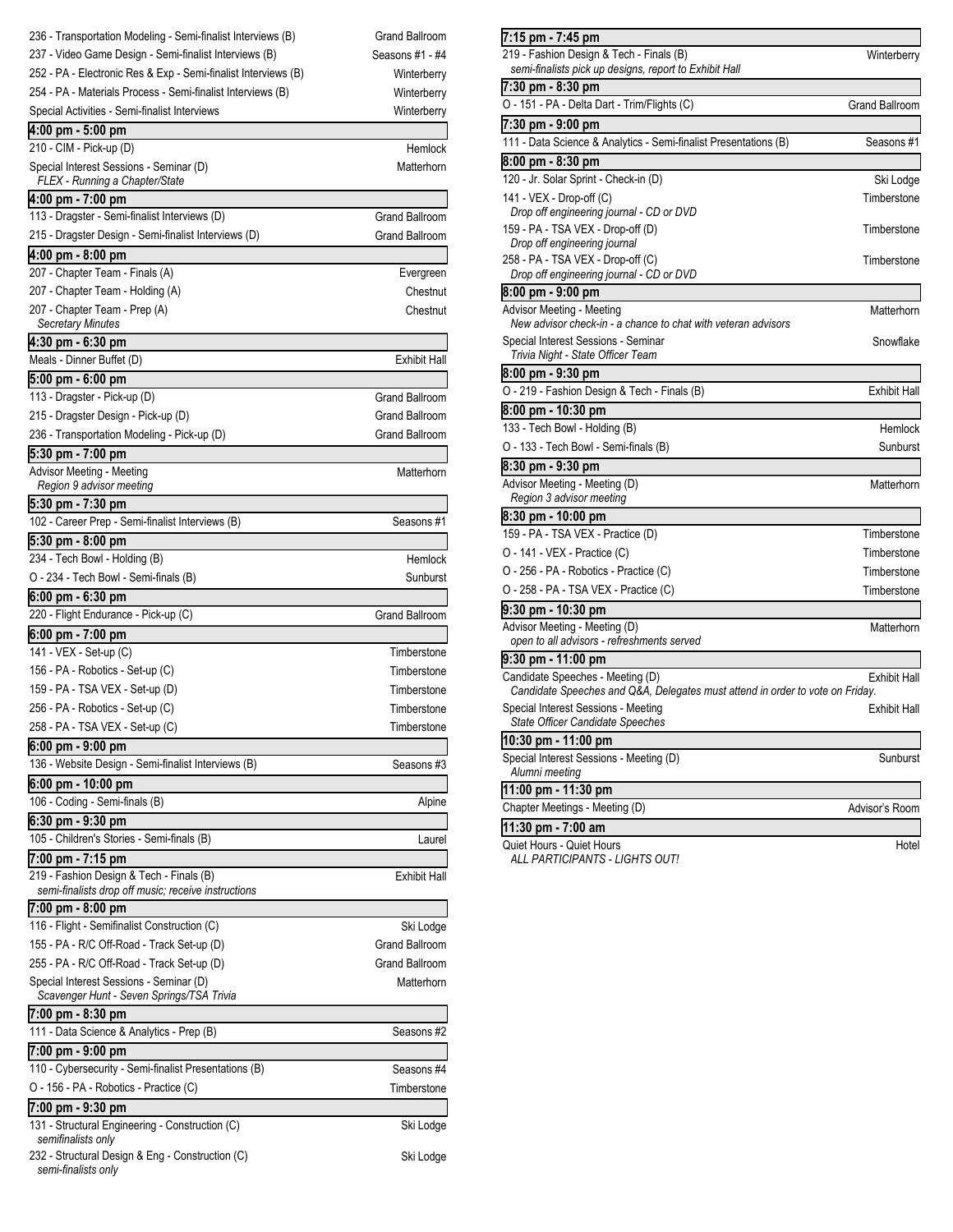### **Program of Activities Friday, April 22, 2022**

| 7:00 am - 7:45 am                                                                    |                          |
|--------------------------------------------------------------------------------------|--------------------------|
| 108 - CAD Foundations - Set-up (D)                                                   | Alpine                   |
| 205 - CAD Architecture - Set-up (D)                                                  | Alpine                   |
| 206 - CAD Engineering - Set-up (D)                                                   | Alpine                   |
| 7:00 am - 9:00 am                                                                    |                          |
| Meals - Breakfast (D)                                                                | Slopeside                |
| 7:30 am - 9:00 pm                                                                    |                          |
| 2nd General Session - Business Meeting - Meeting (B)<br><b>Dress Code Enforced</b>   | <b>Exhibit Hall</b>      |
| 8:00 am - 8:30 am                                                                    |                          |
| 159 - PA - TSA VEX - Drop-off (D)                                                    | Timberstone              |
| Drop off robots: select time for demonstration                                       |                          |
| 256 - PA - Robotics - Drop-off (C)<br>Drop off robots; select time for demonstration | Timberstone              |
| 258 - PA - TSA VEX - Drop-off (C)                                                    | Timberstone              |
| Drop off robots; select time for demonstration                                       |                          |
| 8:00 am - 11:30 am                                                                   |                          |
| 108 - CAD Foundations - Contest (C)                                                  | Alpine                   |
| 206 - CAD Engineering - Contest (C)                                                  | Alpine                   |
| 218 - Extemp Presentation - Contest (B)                                              | Seasons #2               |
| 228 - Prepared Presentation - Contest (B)                                            | Seasons #3               |
| Special Activities - Holding Room                                                    | Sunburst                 |
| 8:00 am - 12:00 pm                                                                   |                          |
| O - 155 - PA - R/C Off-Road - Races (C)                                              | <b>Grand Ballroom</b>    |
| O - 255 - PA - R/C Off-Road - Races (C)                                              | Grand Ballroom           |
| 8:00 am - 5:00 pm                                                                    |                          |
| 218 - Extemp Presentation - Holding (B)                                              | Sunburst                 |
| 218 - Extemp Presentation - Prep (B)                                                 | Snowflake                |
| 228 - Prepared Presentation - Holding (B)                                            | Sunburst                 |
| 8:30 am - 9:30 am                                                                    |                          |
| 134 - Technical Design - Entry submission (D)                                        | Online Submission        |
| 152 - PA - Digital Video Challenge - Entry submission                                | Online Submission        |
| 226 - On Demand Video - Entry submission (D)                                         | <b>Online Submission</b> |
| 9:00 am - 10:30 am                                                                   |                          |
| O - 256 - PA - Robotics - Competition (C)                                            | Timberstone              |
| 9:00 am - 11:00 am                                                                   |                          |
| 129 - Promotional Marketing - Semi-finals (C)                                        | Laurel                   |
| 9:00 am - 12:00 pm                                                                   |                          |
| 104 - Chapter Team - Holding (A)                                                     | Chestnut                 |
| 104 - Chapter Team - Prep (A)<br><b>Secretary Minutes</b>                            | Chestnut                 |
| 104 - Chapter Team - Semi-finals Contest (A)                                         | Dogwood                  |
| 208 - Children's Stories - Holding (B)                                               | Chestnut                 |
| 208 - Children's Stories - Semi-finalist Interviews (B)                              | Evergreen                |
| 222 - Future Tech & Eng Teacher - Semi-finals (B)                                    | Fox Den                  |
| 9:00 am - 5:00 pm                                                                    |                          |
|                                                                                      |                          |
| Special Interest Sessions - Viewing (D)                                              | Grand Ballroom           |
| <b>Exhibitor Booths Open</b>                                                         |                          |
| 10:00 am - 11:00 am<br>Special Interest Sessions - Seminar                           | Matterhorn               |
| FLEX - College Readiness                                                             |                          |
| 10:00 am - 12:00 pm                                                                  |                          |
| 103 - Challenging Tech Issues - Prep (B)                                             | Snowflake                |
| 103 - Challenging Tech Issues - Semi-finals (B)                                      | Hemlock                  |
| O - 131 - Structural Engineering - Testing (D)                                       | Ski Lodge                |
| O - 232 - Structural Design & Eng - Testing (D)<br>semi-finalist structures          | Ski Lodge                |
| 10:30 am - 12:00 pm                                                                  |                          |
|                                                                                      | Timberstone              |
| O - 159 - PA - TSA VEX - Competition (C)<br>O - 258 - PA - TSA VEX - Competition (C) | Timberstone              |
| 11:00 am - 12:00 pm<br>Special Interest Sessions - Seminar                           |                          |

|  |  |  |  |  |  |  |  |  | FLEX - Introduction to Fundraising |
|--|--|--|--|--|--|--|--|--|------------------------------------|

| 11:00 am - 12:30 pm                                                              |                                  |
|----------------------------------------------------------------------------------|----------------------------------|
| O - 120 - Jr. Solar Sprint - Time Trials (C)                                     | Ski Lodge                        |
| 11:30 am - 1:30 pm                                                               |                                  |
| Meals - Lunch Buffet (D)                                                         | Exhibit Hall                     |
| 11:30 am - 2:30 pm                                                               |                                  |
| 238 - Webmaster - Semi-finalist Interviews (B)                                   | Seasons #1                       |
|                                                                                  |                                  |
| 11:30 am - 3:00 pm                                                               |                                  |
| Special Activities - Holding Room                                                | Sunburst                         |
| 12:30 pm - 2:30 pm                                                               |                                  |
| 115 - Essays on Technology - Semi-finals - Essay (B)                             | Fox Den                          |
| 12:30 pm - 3:00 pm                                                               |                                  |
| 121 - Leadership Strategies - Holding (B)                                        | Sunburst                         |
| 121 - Leadership Strategies - Prep (B)                                           | Snowflake                        |
| 121 - Leadership Strategies - Semi-finals (B)                                    | Seasons #4                       |
|                                                                                  |                                  |
| 12:30 pm - 5:00 pm                                                               |                                  |
| 205 - CAD Architecture - Contest (C)                                             | Alpine                           |
| 1:00 pm - 1:30 pm                                                                |                                  |
| 141 - VEX - Drop-off (C)                                                         | Timberstone                      |
| Drop off robots; select time for demonstration                                   |                                  |
| 156 - PA - Robotics - Drop-off (C)                                               | Timberstone                      |
| Drop off robots; select time for demonstration                                   |                                  |
| 1:00 pm - 2:00 pm                                                                |                                  |
| Special Interest Sessions - Seminar (D)<br>Day in the Life of a Developer        | Matterhorn                       |
|                                                                                  |                                  |
| 1:00 pm - 3:00 pm                                                                |                                  |
| 127 - Prepared Speech - Holding (B)                                              | Sunburst                         |
| 227 - Photographic Tech - Semi-finalist Construction (C)                         | Laurel                           |
| O - 127 - Prepared Speech - Semi-finals (B)                                      | Hemlock                          |
| 1:00 pm - 4:00 pm                                                                |                                  |
| 117 - Forensic Tech - Semi-finals - report write-up (C)                          | Evergreen                        |
| 117 - Forensic Tech - Semi-finals (C)                                            | Chestnut                         |
| 221 - Forensic Science - Semi-finals - report write-up (C)                       | Evergreen                        |
| 221 - Forensic Science - Semi-finals (C)                                         | Dogwood                          |
| 1:00 pm - 5:00 pm                                                                |                                  |
| 218 - Extemp Presentation - Contest (B)                                          | Seasons #2                       |
| 228 - Prepared Presentation - Contest (B)                                        | Seasons #3                       |
|                                                                                  |                                  |
| 1:30 pm - 5:30 pm                                                                |                                  |
| 128 - Problem Solving - Contest (C)                                              | Ski Lodge - 2nd Floor            |
| 235 - Tech Problem Solving - Contest (C)                                         | Ski Lodge                        |
| 2:00 pm - 3:00 pm                                                                |                                  |
| Special Interest Sessions - Seminar                                              | Matterhorn                       |
| <b>Minecraft Tournament</b>                                                      |                                  |
| 2:00 pm - 3:30 pm                                                                |                                  |
| O - 120 - Jr. Solar Sprint - Semi-finals (C)                                     | Ski Lodge                        |
| 2:00 pm - 4:00 pm                                                                |                                  |
| O - 116 - Flight - Trim/Flights - semifinalists (C)                              | <b>Grand Ballroom</b>            |
| O - 141 - VEX - Competition (C)                                                  | Timberstone                      |
| <b>VEX</b>                                                                       |                                  |
| O - 156 - PA - Robotics - Competition (C)                                        | Timberstone                      |
| 2:00 pm - 5:00 pm                                                                |                                  |
| Special Interest Sessions - Viewing (D)                                          | Winterberry                      |
| Display Events Open for Viewing                                                  |                                  |
| 3:00 pm - 4:00 pm                                                                |                                  |
| Special Interest Sessions - Seminar (D)                                          | Matterhorn                       |
| Minute to Win It                                                                 |                                  |
| 3:00 pm - 5:00 pm                                                                |                                  |
|                                                                                  |                                  |
| 213 - Debating Tech Issues - Holding (B)                                         |                                  |
|                                                                                  |                                  |
| 213 - Debating Tech Issues - Pro/Con (B)                                         |                                  |
| 227 - Photographic Tech - Semi-finalist Presentation (C)                         | Sunburst<br>Seasons #2<br>Laurel |
| O - 213 - Debating Tech Issues - Finals (B)                                      | Seasons #1                       |
| 3:30 pm - 4:30 pm                                                                |                                  |
| 114 - Electrical Apps - Semi-finals (C)<br>155 - PA - R/C Off-Road - Pick Up (D) | Fox Den<br>Grand Ballroom        |